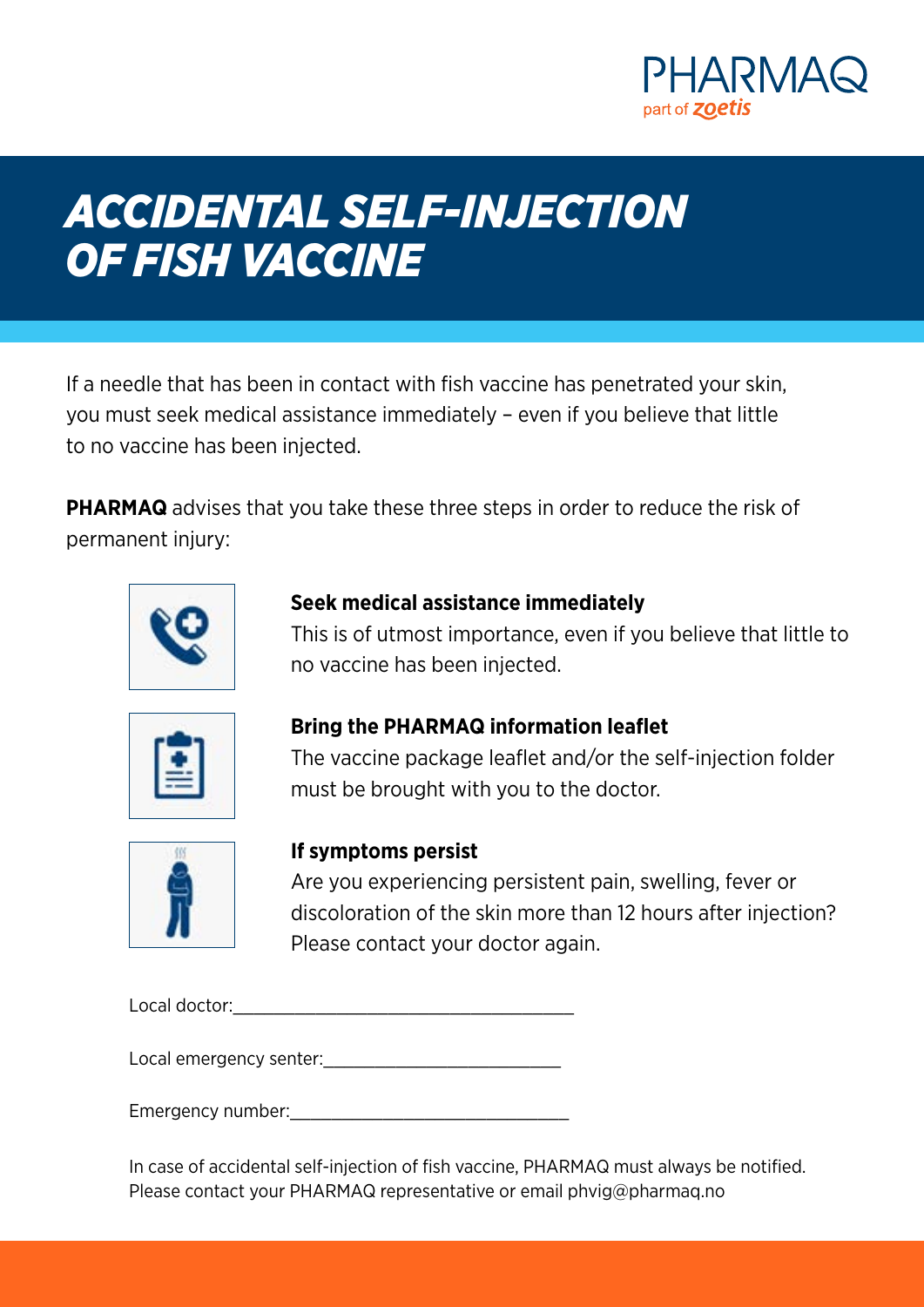

# *TREATMENT OF SELF-INJECTION OF FISH VACCINE*

## **TO THE DOCTOR**

**You should do this to reduce the risk of permanent injury Self-injection of small amounts of fish vaccine into human tissue can lead to severe pain and swelling, and in rare cases it can lead to necrosis and loss of the affected body part if proper treatment is not initiated.**

- **1.** Affected area must be examined as soon as possible by surgically competent healthcare professionals
- **2.** If vaccine has been injected, the area should be opened and drained. This is especially important if the ligaments and soft tissues of a finger are affected
- **3.** A medical risk assessment must always be performed prior to surgery
- **4.** If a needle scrapes the skin and no vaccine is injected, only local inflammation may occur and this can be treated with regular painkillers
- **5.** The patient should be followed up after treatment for assessment of further measures

**Reference is made to the brochure "Advice in the event of accidental self-injection with fish vaccine", for further information**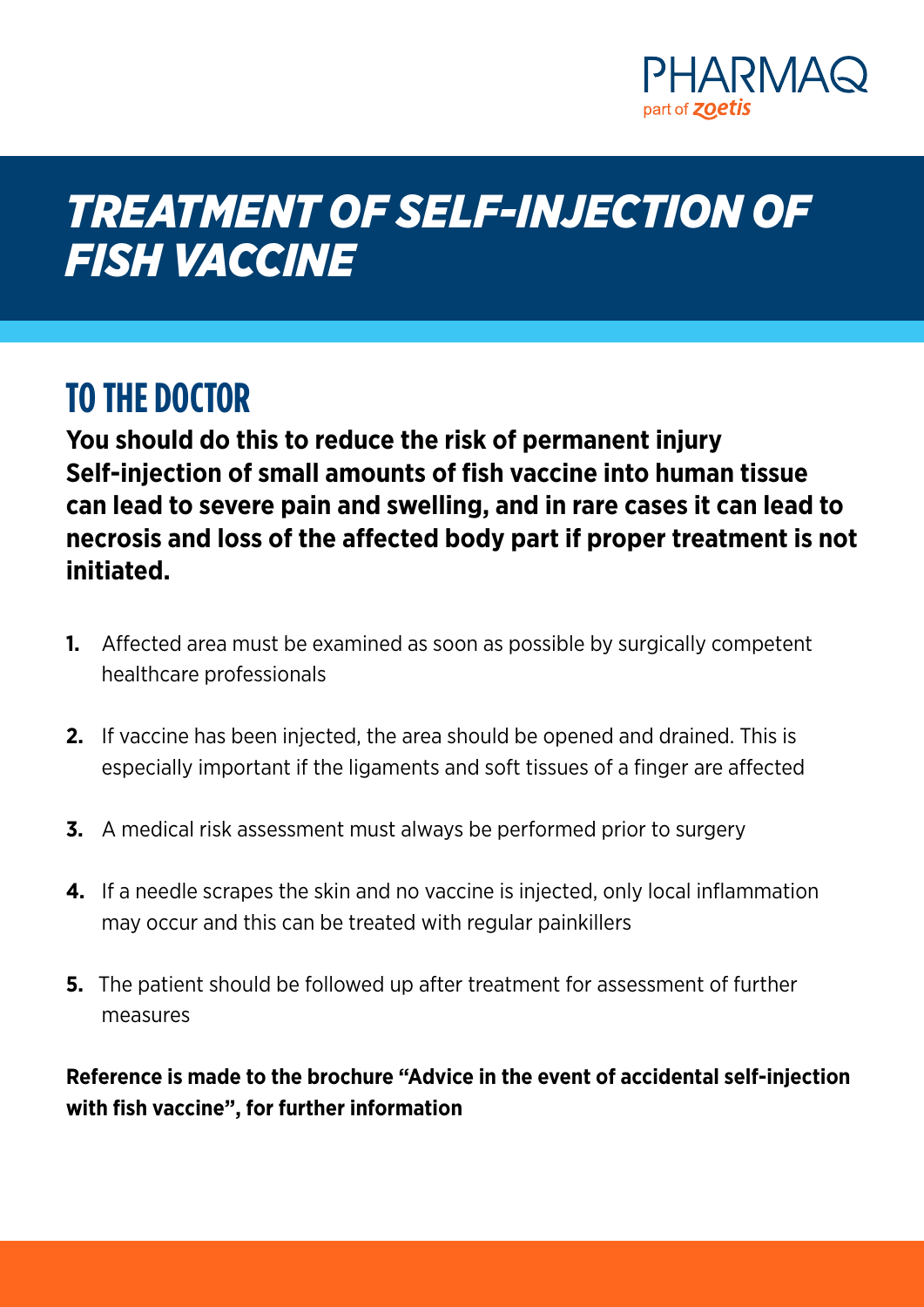Information regarding self-injection while vaccinating farmed fish has been provided by Håkon Lasse Leira, Chief Physician at the Department of Occupational Health, St.Olavs Hospital, Trondheim, Norway

### **Procedure for the vaccinator and doctor in the event of self-vaccination of fish vaccine.**

#### **General remarks**

Modern fish vaccines contain formalin-inactivated bacterial and/or viral antigens, as well as oil adjuvants. The standard dose is 0.05-0.1 ml, or in some cases, 0.2 ml. The injection is made into the abdominal cavity of the fish, either manually or by machine. Almost 450 million vaccinations of fish were carried out in Norway in 2011, approximately half manually and half by machine.

In the event that the entire dose is injected accidentally into the vaccinator's finger, the injury may become serious if the finger is not treated properly. **The injured operator must be taken urgently to hospital for surgical treatment within the space of a few hours.**

In the past it was recommended that vaccinators should have access to adrenalin as a contingency in the event of anaphylactic shock. However, the risk of shock must be extremely small since in over 20 years no incidence has been reported. Today, this contingency is best provided for by the regular health services. **It is recommended that the municipal health services are notified when vaccination operations commence and of the health risks associated with this procedure. A copy of this advisory leaflet can be provided to the local health care centre.**

Personnel assigned to carry out vaccinations must have thorough training prior to starting work. They must be familiar with safety procedures and the measures to be taken in the event of self-vaccination.

It is the responsibility of the Operations Manager, to prepare a contingency plan which includes notification of the local health services prior to the commencement of vaccination operations.

#### **Information for the vaccinator**

There is a theoretical risk of anaphylactic shock following self-injection. In such cases the symptoms will become apparent a few minutes after injection. In addition to these local symptoms, the person will feel unwell, and may experience itchiness of the skin or around the eyes or mouth. At the same time he or she may feel warm, and a bright red rash may develop. This is often followed by heart palpitations, anxiety and pronounced listlessness. Irritation of the stomach and intestinal canal may give rise to stomach pains, nausea and vomiting. In especially serious cases, a person may experience difficulties in breathing, become confused and lose consciousness. Involuntary urinary or fecal incontinence may occur.

If shock is suspected, he or she must be taken to a casualty clinic or hospital as soon as possible. Call the local emergency services immediately and notify them that you have a patient who may be of risk of undergoing anafylaxis following unatended vaccination. Every minute counts!

#### *Machine vaccination*

In the event of self-injection, most if not all of the dose will be injected into a finger. The injury should be examined by a surgeon within a few hours! As well as the reaction associated with the finger (pain, swelling, discolouration), swelling may also develop further up the arm, accompanied by listlessness, nausea and a high temperature. If the finger receives the proper treatment, these symptoms will normally pass in due course.

Antibiotics (penicillin or similar), anti-inflammatory drugs or painkillers are not sufficient! If the finger is not treated by a surgeon in time, the reaction may be so severe as to require amputation.

page1 of 2